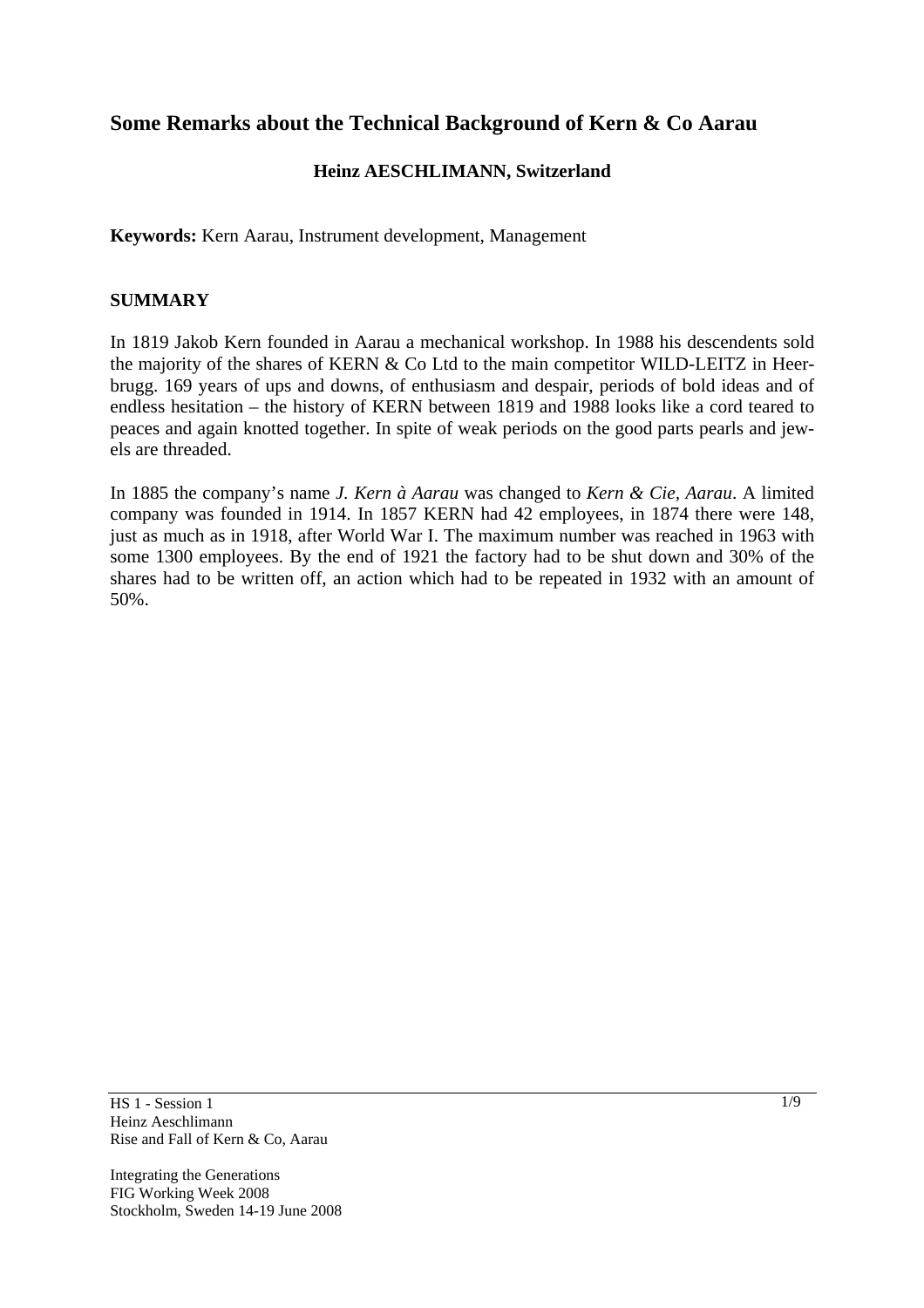# **Some Remarks about the Technical Background of Kern & Co Aarau**

### **Heinz AESCHLIMANN, Switzerland**

### **1819 – 1900: EXCELLENT WORKMANSHIP**

Jakob Kern (1790 – 1867) was born in Berlingen, Canton of Thurgau. After death of his father, the family moved to the canton of Glarus, where his mother also died soon after. The local priest recommended the intelligent orphan to his friend Johann Rudolf Meyer (1739 – 1813), a wealthy silk manufacturer from Aarau. In 1799, Kern found a new home in Aarau. After his school time he made an apprenticeship at the compass maker Esser. His years of travel lead him to the famous instrument makers Baumann in Stuttgart and to Reichenbach and Fraunhofer in Munich. After his return to Aarau Meyer helped him start with his own workshop. His compasses and surveying instruments are distinguished by excellent workmanship and high precision.

During the  $19<sup>th</sup>$  century, the technical properties of surveying instruments proceeded slowly and in small steps. The manufacturers traced no research and development activities. Most of the improvements were due to engineers in applied geodetic and surveying practice. A good example is the history of the topographic slide rule. Topographic mapping required a large quantity of points which were determined by the stadia method. The problem was to calculate the horizontal distance and the difference in altitude out of the readings on the vertical staff. Provisional types of slide rules had been designed e.g. for mapping Switzerland 1:100'000 by Dufour about 1830. The conclusive design of the topographic slide rule was presented to KERN by Prof. Johannes Wild (1814 – 1894, not to be confounded with Heinrich Wild) in the sixties of the  $19<sup>th</sup>$  century. KERN produced a large number approximately until 1935, i.e., until self reducing tacheometers became common. The theories of the stadia method and of the slide rule were published by Prof. Johann Jakob Stambach (1843 – 1918).

### **1900 – 1935: PROMISING DECISIONS AND HELPLESSNESS**

The progress in optics and machine tools at the turn of  $19<sup>th</sup>$  to  $20<sup>th</sup>$  century offered significant changes in instrument design. The computation of optical systems was based on mathematical theories. Especially photographic lenses demonstrated new possibilities. Better lathes, better threads, better grinding machines, better raw material had significant influence on design and manufacturing. Topographic mapping with plane tables or tacheometers was common practice, but the first steps in photogrammetry had already been made.

During these exciting years, Heinrich Wild was a surveyor with the Swiss Federal Topographic office. He was convinced that by adopting optical systems more efficient instruments could be possible. A test model to read the circles of theodolites made by Wanschaff in Berlin did not satisfy. KERN was also invited to participate but finally declined. KERN should have been alerted but remained inactive. In the twenties of the  $20<sup>th</sup>$  century Wild began to produce theodolites in his own company. After 1930 the KERN instruments were obsolete. It was im-

HS 1 - Session 1 Heinz Aeschlimann Rise and Fall of Kern & Co, Aarau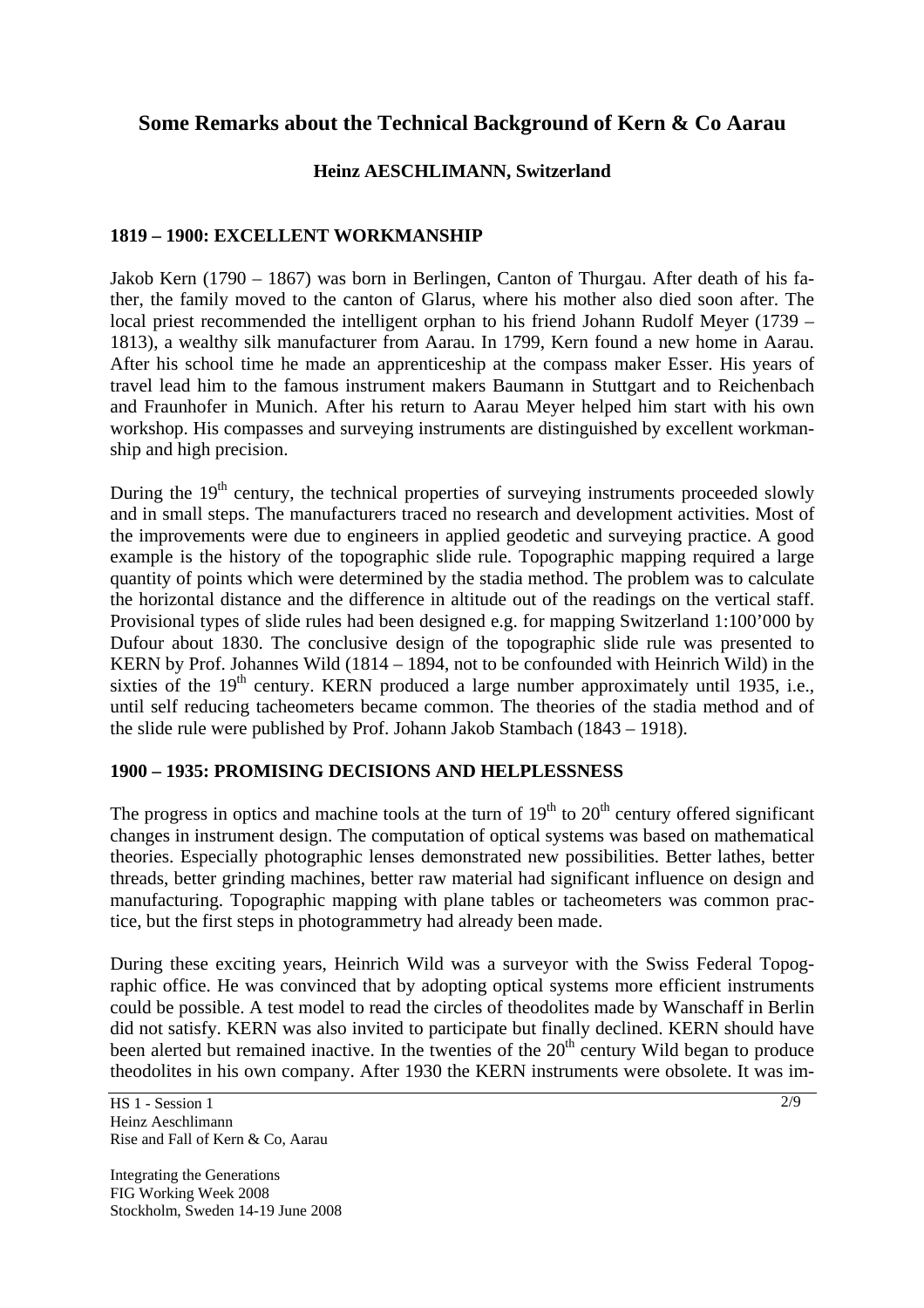possible for KERN to renew design and production by own means. Besides geodesy, Wild decided to go for photogrammetry which proved to be the dominating method in the future of topography. Surprisingly KERN was active in this field at the same time. Based on a patent of the Spanish engineer and colonel Ordovàs KERN built a prototype of a photogrammetric restitution instrument in 1929. The coming years of world wide economic crisis stopped further activities.

During World War I, KERN had difficulties to get telescopes for surveying instruments. After 1920 Walther Zschokke (1870 - 1951), formerly head of the calculating department for optics of C.P. GOERTZ, Berlin – Friedenau, was in charge to build up a department for optical systems. In order to use the new workshops to capacity he suggested to develop and manufacture photographic lenses. Zschokke left KERN after a few years.

Since modern survey began in early  $19<sup>th</sup>$  century, distance measurement remained the main problem for about 150 years. Distance measurement in cadastral survey with tapes or rods was time consuming and inconvenient. In triangulation it was a matter of extreme accuracy and of extreme costs. The most common methods in early cadastral survey was tacheometry, i.e. measurement of polar coordinates of each point either directly mapped on the plane table or measured numerically then transformed into the national grid by means of coordinatographs. Many surveyors had good ideas. The manufacturers had only to wait until the next inventor knocked at the door. Several owners of surveying offices or government officials were consultants for KERN, among them Brönnimann, Leemann, Werffeli and especially Alfred Aregger. Rudolf Bosshardt proposed a telescope with two images, one of both was horizontally shifted by optical wedges. Since the amount of shift was proportional to the distance it could be read on a horizontal staff set up at the end of the distance. KERN was not interested in this proposal, so Bosshardt asked ZEISS. Its double image tacheometer (called *Bosshardt-Zeiss*) was very successful. Some few years later KERN changed mind and copied the principle of measurement, however, violated the German patent.

## **1935 – 1950: KERN & Co AND HEINRICH WILD**

Heinrich Wild (1877 – 1951) studied surveying at the Winterthur College of technology for a few semesters. In 1899 he joined the Swiss Federal Office for Topography in Bern. His experience with the instruments was very unpleasant especially carrying out triangulations on the peaks of the Alps. Getting theodolites ready for measurements was a continuous waste of time, so he began to study technical improvements. The reading of the circles was to be improved by new optical systems. Both sides of the circles should be read simultaneously by superposing their images in one single microscope. A plus was the automatically calculated mean value of the readings of both sides.

At this time Wild was involved in the supply of telemeters by ZEISS for the Swiss Army. This contact might have been the reason to invite Wild to build up a new section for geodetic instruments in Jena. Wild joined ZEISS in 1908. His first design was a level with two fundamental improvements (1) internal focussing lens for better stability of the line of sight and for protection against dust, (2) coincidence prisms for exact setting of the bubble. His main con-

HS 1 - Session 1 Heinz Aeschlimann Rise and Fall of Kern & Co, Aarau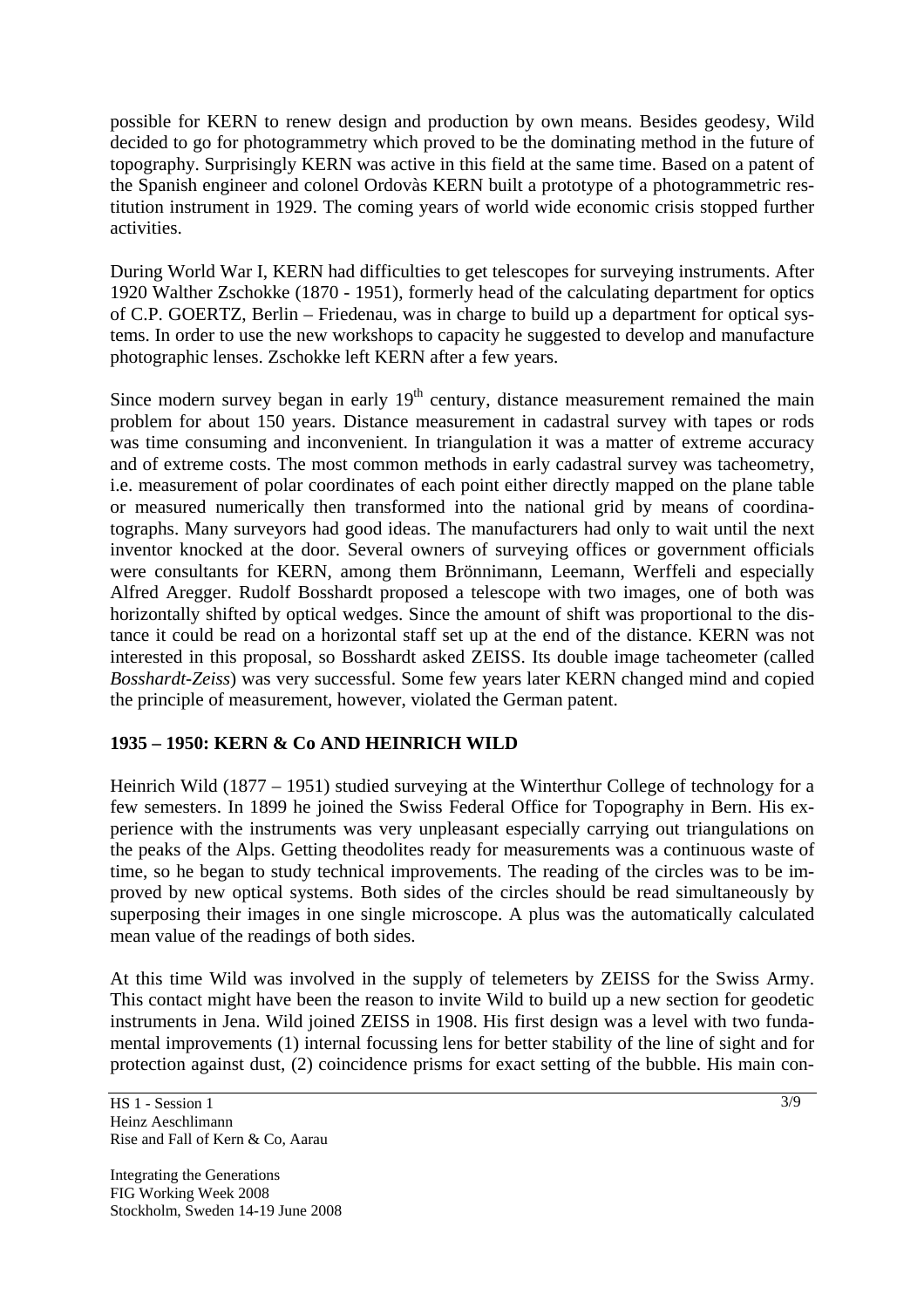cern was still a new theodolite. In 1921 Wild left ZEISS without waiting for the coming out of the TH1 and founded in Heerbrugg together with the financier Jakob Schmidheiny and the geologist and surveying specialist Robert Helbling his own company "*Heinrich Wild, Werkstätte für Feinmechanik und Optik"* (later WILD HEERBRUGG then from WILD-LEITZ to LEICA). The instruments designed by Wild completely changed the field work in geodesy and surveying.

The threatened position of KERN in the market of survey instruments was saved by a lucky coincidence. Heinrich Wild left his company in Heerbrugg in the early thirties as a result of disagreements with his partners about costs and insufficient turnover. He knew about the problems in Aarau. In 1935 he got into conversations with KERN. The cooperation between Wild and the governing board of KERN eventually prevented KERN to disappear. In order to establish the technical cooperation KERN engaged Rudolf Haller (1913 – 2007). Haller was pure luck for KERN and for Wild as well. Best talented in mechanics he was ideal to transform Wild's designs into parts to make as easy as possible.

At the FIG congress of 1938 in Rome KERN and Wild decided to exhibit a series of three new theodolites designed by Wild and manufactured by KERN. Wild's main idea was to improve the accuracy of the circles by improving the dividing principle of the dividing machines, i.e. to eliminate the imperfections of the bearing of the machine. The division of the circles was generated by a worm gear. Imperfect grinding of the cog wheel's axis causes wobbling in the bearing. Wobbling means that the axis does not only turn but also shifts laterally. A laterally shifted axis causes an imperfect position of the circle to be divided relatively to the engraving tool. Wild's solution were the so-called *double circles,* i.e. instead of one single circle division two concentric ones were used. If dividing *double circles* the machine traces simultaneously step by step a line each on opposite sides of both circles. As a result the wobbling (i.e. shift of the axis) was eliminated in the same manner as eccentricities of circles in theodolites are eliminated.

For the first theodolites to be exhibited in Rome, KERN, modified an existing dividing machine. Its conical axis was preserved despite its poor mechanical properties. The best proof for Wild's idea was the accuracy of the circle division made with an imperfect machine. Better axes needed new machines. The first new machine was ready for circle production in 1948. KERN was probably the only company who constructed and manufactured its dividing machines in-house.

All three types of theodolites exhibited in Rome had double circles and readings on opposite sides. They covered all surveying work from simple cadastral survey to first order triangulation. The smallest type DKM1 had a height of the tilting axis of only 100 mm. It turned out to be a very precise instrument which, weight was only some 2 kg (case included). That's why it was indispensable for expeditions from pole to pole. The medium type DKM2 was much less successful. Its version DK2 had been designed for cadastral survey and should be a counterpart to the T1 of WILD Heerbrugg. The DK2 had a confusing circle reading system which prevented any breakthrough on the market. The precision type DKM3 had a telescope of a new type. The apochromatic correction and the brightness of the image were achieved by a

HS 1 - Session 1 Heinz Aeschlimann Rise and Fall of Kern & Co, Aarau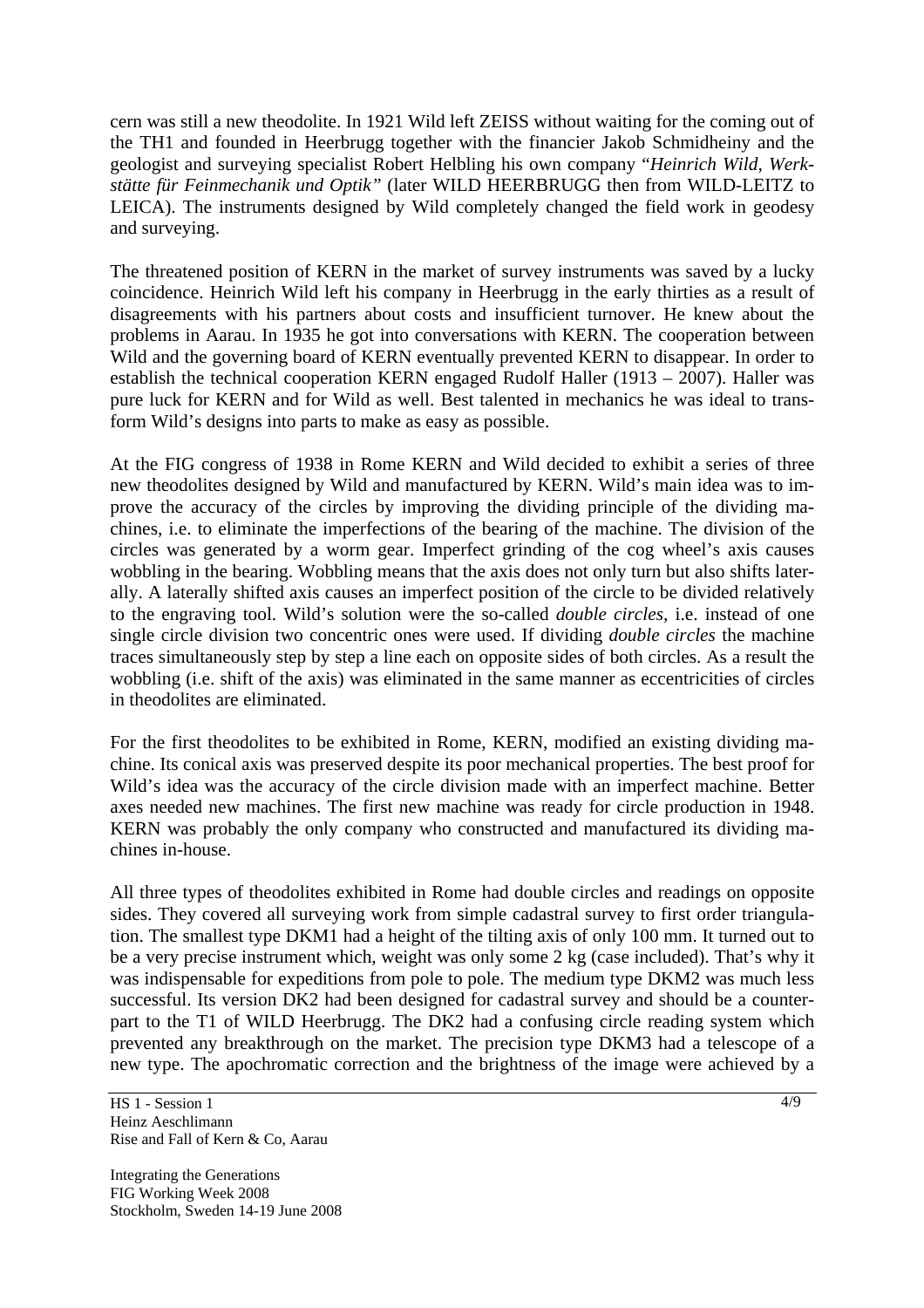combination of mirrors and lenses. Its introduction in geodetic practice was delayed by World War II. Meanwhile Haller designed a new system of the vertical circle which helped to introduce the astronomical version DKM3-A. It was a success worldwide. All new theodolites had a very precise new centring system which needed a special tripod.

Wild's main concern was still photogrammetry. His patent of a photogrammetric stereo restitution instrument was issued in 1946. The idea was to replace the delicate mechanical spatial rods which represent the projection rays between photo and model by an electro-optical system and to replace the mechanical gearing for moving the measuring mark by an electronic system controlled by a joy stick. In 1951, some years after Heinrich Wild's death KERN decided to build a prototype. Haller was in charge of this project.

## **1940 – 1965: IMPORTANT INTERMEZZO**

In the forties of the last century KERN made a new attempt to open the market of photographic and movie lenses. To do so mathematicians and physicists were engaged who developed the world famous Switar lenses for the Paillard-Bolex movie cameras. Among them was the Switar 1:0.9 (!) by Hans Schlumpf for 8 mm – movie cameras. In the Forties, anti reflex coating of the lenses was introduced by Walter Lotmar. The great success of the lenses was dangerous, as the company's commercial results depended to a large extent on one single customer.

The commercial dependence on one single customer ended by a scandal. The governing board realized the dangerous situation. KERN did what any company in commercial and organizational difficulties does and charged a consulting company to solve the problems in 1958. In a first step the member of the management who was the advocate of closing down the unprofitable department of surveying instruments was dismissed. The second step was a new organisation of the company. In contradiction to many other cases it was a full a success. The company's structure was organized in four departments, among them the new department for Research & Development. 50 years later, its subdivision into mathematics, optics, physics, electronics, chemistry, geodesy, photogrammetry still looks modern.

In 1963 the decision to continue surveying instruments was a success as the super 8 movie film was missed by Paillard-Bolex. The turnover of movie lenses collapsed within a few months.

HS 1 - Session 1 Heinz Aeschlimann Rise and Fall of Kern & Co, Aarau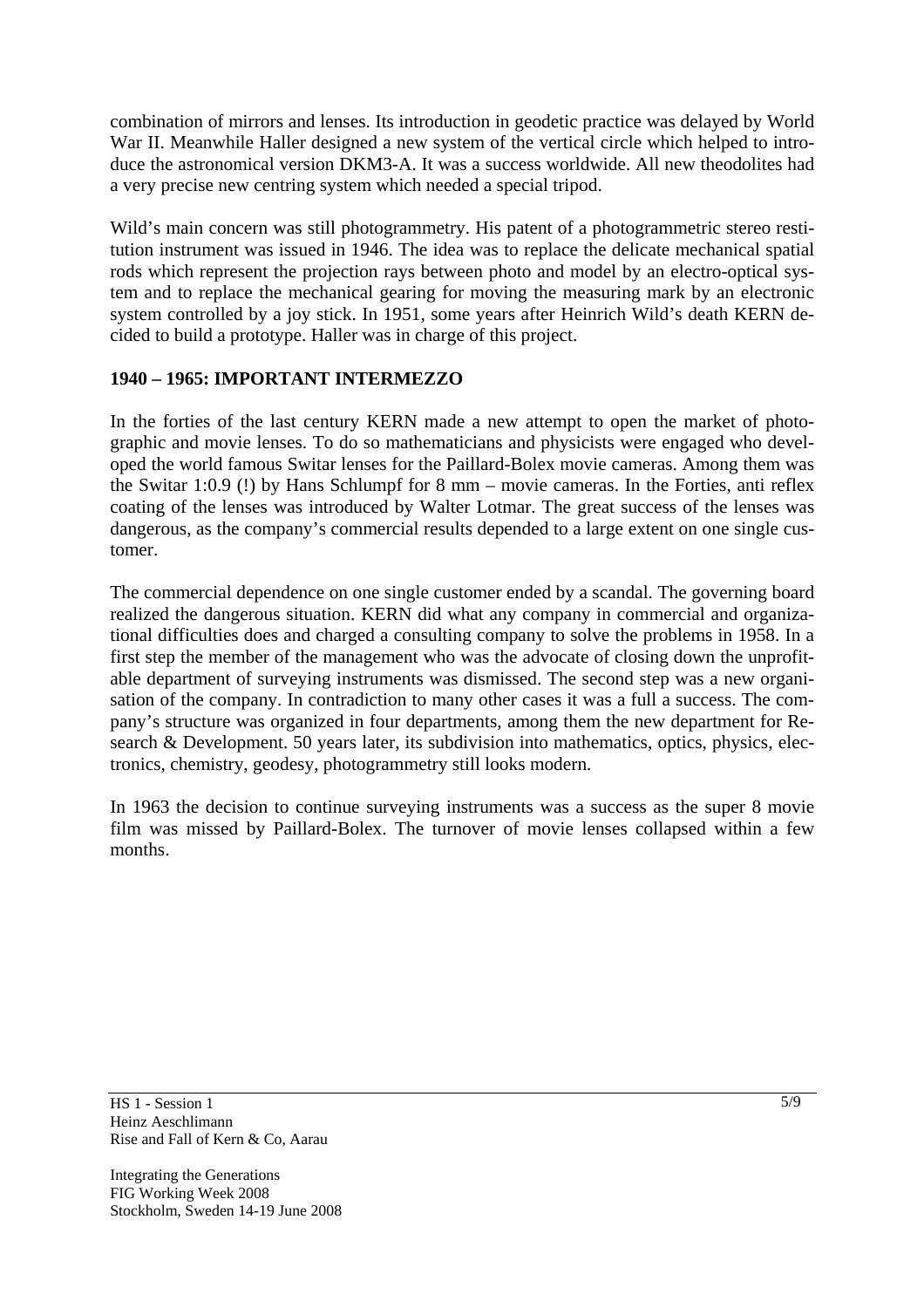#### **1950 – 1965: DISCREPANCIES EVERYWHERE**

The following paragraphs may illustrate the interaction between management and staff of Research & Development.

The project of the photogrammetric stereo restitution instrument based on Wild's patent required help of companies specialized in electronics. The system which replaced the mechanical rods was designed by SIP in Geneva (Société Genevoise d'Instruments de Physique). KERN had good cooperation with SIP for many years, because the optical systems for their measuring and tooling machines were designed and manufactured in Aarau. The order of the system to control the floating mark in the stereo image by a joy stick was placed with CONTRAVES in Zurich. Good relations went back to the EOTS (**E**lectro-**o**ptical **t**racking **s**ystem) of CONTRAVES. EOTS was designed for tracking missiles by intersection from two instrument stations. The most critical part was a giant theodolite made by KERN which photographed continuously the readings of both circles on movie film.

The project's code name was *universal joint*. Two specialists assembled the parts in a locked room. They had not been informed about the purpose of what they do and were strictly forbidden to talk to anybody about their work. Nevertheless one of them made secretly some photographs of the fully assembled plotter. Other pictures do not exist.

According to the philosophy of absolute secret nobody dared to ask a photogrammetric specialist's opinion. However the management of KERN had some doubts about the prospects of the instrument. In 1955 a expert was named. Everybody knew that he was WILD Heerbrugg minded. His assessment was negative, too universal, too precise, too big, too risky, too expensive, too much avant-gardism, no chance. In his eyes the market required a simple and cheep equipment. Finally he recommended a young photogrammetrist who had already two patents for this kind of instruments. The young photogrammetrist – Henk Yzerman - was engaged within some few days. The extremely complex and costly prototype was literally forgotten, forgotten in no time together with all technical experience. Due to the movie lenses, money was no problem. In photogrammetry KERN stood again at the beginning. The cheep equipment PG1 suggested by the expert was a flop. The following plotter PG2 had a mechanical restitution system based on splitting the rotation of the spatial rod in the projection centre of both photographs in two components. One component moved the frame of the aerial photographs in one direction, the other component moved the optical viewing system. The result was an instrument of a sturdy and flat construction. For mapping in small scales the PG2 was very successful. Some 700 instruments were produced. Both PG2 and PG1 were presented at the ISP congress in London in 1960. The name "PG" was derived from German "Photogrammetrisches **G**erät".

In addition to the restitution instruments KERN presented at the ISP congress in London an unexpected instrument. The purpose of the PLP (**P**arallel **L**ight **P**rinter) was to equalize the density of dark and bright parts in aerial photographs. The bright parts on the ground give areas in plain black just drowning important details. On the contrary in the shadow of valleys were distinguishable only some faint black traces. Existing instruments which reduced the

HS 1 - Session 1 Heinz Aeschlimann Rise and Fall of Kern & Co, Aarau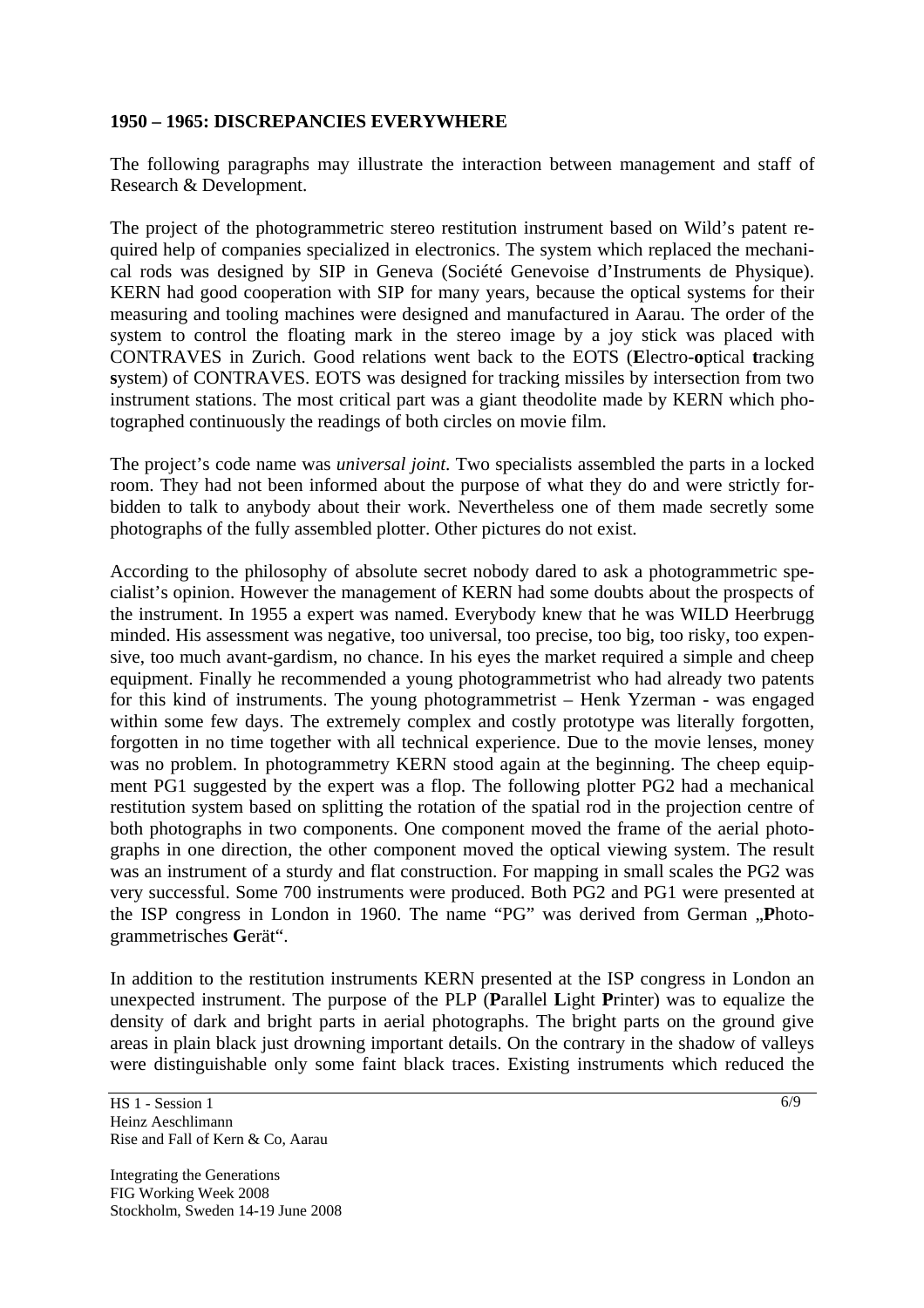overall contrast and improved the contrast in detail were based on television techniques, but the equalizing effect was poor. The approach of KERN was different. The aerial photographs were put in contact with the not exposed films and then laid flat on top of the PLP. The film was exposed by a light flux of parallel rays which passed through the aerial photograph and whose intensity was continuously controlled by an electronic system. The light flux was geometrically defined by a diaphragm which moved line by line over the package of photograph and film. The results were excellent. Unfortunately Henk Yzerman had some disagreements with the management. He left Kern and with him the theoretical background. Again the management named an expert whose report was very scientific so that the management named another expert to condense it. Meantime some further tests were carried out especially in medical applications. Equalized x-ray's of fractures enhanced fine structures which were not visible without processing by the PLP. Doctors involved in the tests were enthusiastic. In addition to photogrammetry also medical applications were within reach. Since the photogrammetric applications on a large scale looked unsure to the management and since it was decided that no medical equipment should be produced, the first series of 25 PLP was scrapped. Within some weeks the PLP was forgotten. Just as the first restitution instrument some 10 years ago.

### **1965 – 1988: NO COMMON BASIS FOR DISCUSSIONS**

Distance measurement was the main concern in cadastral survey. In the fifties of the last century all big firms in surveying instruments knew about the possibilities of electronics but had great respect for developments without consultants. About 1965 the cooperation with the consultant to KERN was cancelled because a recently engaged young electronic engineer promised that there were no problems which could not be solved. At the FIG congress 1971 in Wiesbaden KERN presented the electronic distance meter DM 1000. Unlike to all competitors it had no motor-driven parts. Two years later KERN presented the DM 500 at the ACSM spring convention in Washington DC. Fully developed in-house it remained for years the smallest distance meter on the market. For the KERN management a unexpected success, for all competitors a nuisance. The staff had never been encouraged or supported or even got the order to improve or to minimise or to any other step forward. The management was obviously surprised but also suspicious that a breakthrough like the DM 500 was reality. Besides the DM 1000 KERN had a license of the NRDC (National Research and Development Council) to build a distance measurement instrument which in principle was developed by the NPL (National Physical Laboratory) in Teddington (England). The Mekometer ME 3000 was extremely precise. <sup>1</sup>/10 mm for distances of 100 m were obtained. It was indispensable for dam deformation measurements and in nuclear research plants.

The optical theodolites except the DKM1 and the DKM3 were outdated. The new excellent DKM2-A was the only type which did not provoke discussions. It was presented 1968 at the ISP congress in Lausanne. Theodolites with scale microscopes, e.g. the K1-S, were blocked until 1974, when a member of the management retired. The electronic theodolite E2 based on a moiré pattern for circle reading was first shown at the FIG congress 1977 in Stockholm. After a redesign due to unforeseen substitution of discontinued electronic parts it came out by 1980. It proved to be as accurate as the DKM3. The not very reliable ME 3000 was replaced

HS 1 - Session 1 Heinz Aeschlimann Rise and Fall of Kern & Co, Aarau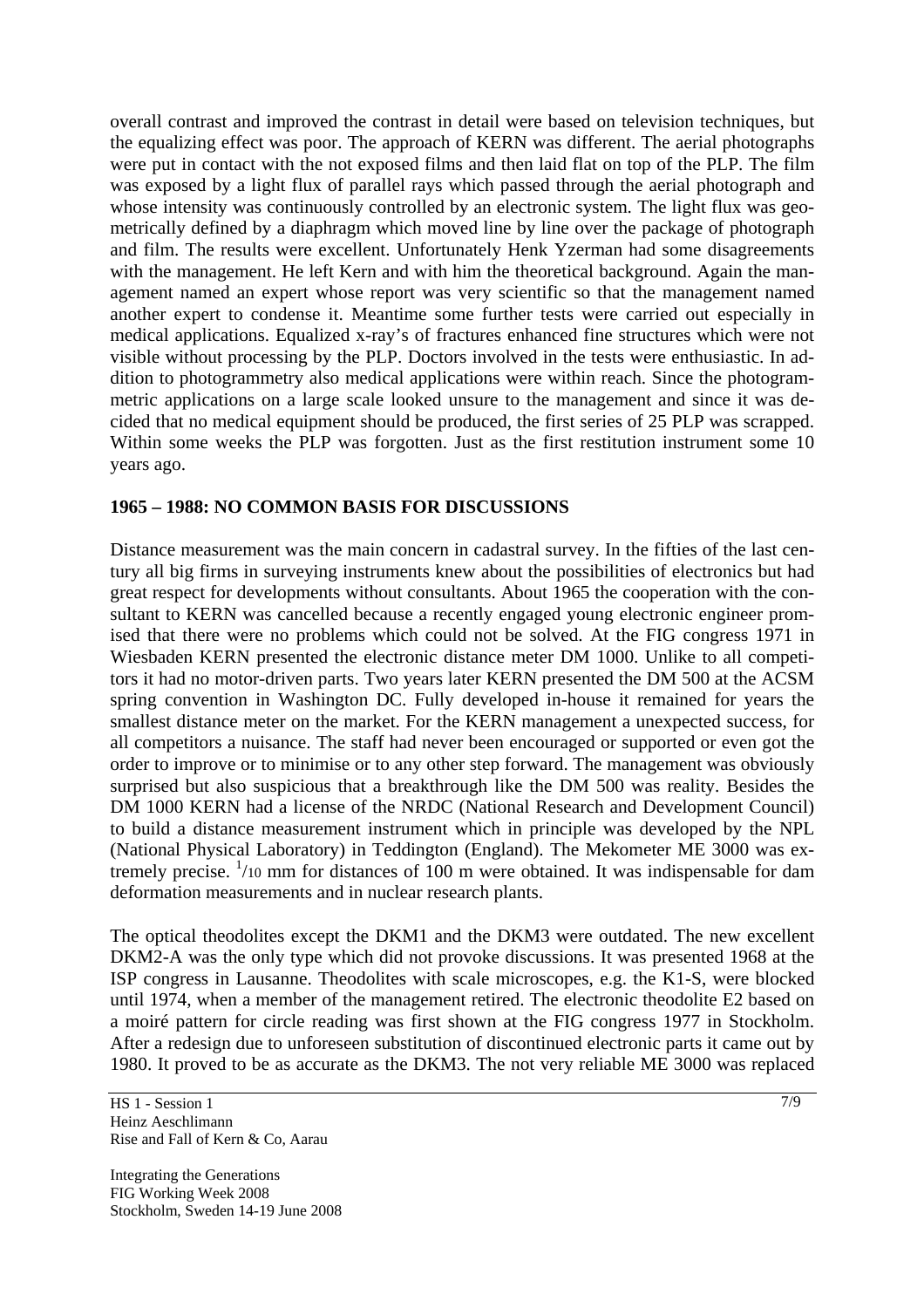by the Mekometer ME 5000 which had longer range and even higher accuracy. The SICORD Software was developed for free stationing with electronic theodolites and for setting out points by given coordinates. SICORD was based on the 1982 in-house developed **D**ata **I**nterface DIF41 for the HP41 calculator. A step towards a surveying office in a suit case was made with the ELFIE (**El**ectronic **fie**ld book) software presented at the FIG congress 1986 in Toronto. Its purpose was a survey completely calculated and graphically displayed right in the field (coordinates, boundaries, surfaces, contour lines, lists of coordinates etc.). It should be compatible with INFOCAM. A new series of theodolites strictly on modular basis to fulfil different requirements should replace the E2 with modules to read the circles, to measure inclination components, motor modules to drive automatic theodolites, a module to measure distances, electronic firmware and software. The E10 was ready in 1988.

A precision plotter PG3 based on the P2 projection principle was presented at the ISP congress Lausanne 1968. The analytical **D**igital **S**tereo **R**estitution instrument DSR1 and the automatic plotter GP1 were shown at the ISP congress 1980 in Hamburg. The DSR1 was based on a small PDP computer linked to local processors for local functions, e.g. to control the movements of the frames carrying the aerial photographs. An attempt of orthophoto equipment failed as the head of the group left KERN.

Surveying is mathematically nothing but geometry and physically beside of boundary stones nothing but information. Measurements and computations transform geometry from analogous to digital. To do so information systems were essential for all instrument makers. In the Eighties KERN developed INFOCAM together with an Austrian institute. INFOCAM survived the merger with WILD-LEITZ, but was discontinued in the Nineties. Information systems became a field of activity of companies with world wide presence, e.g. INTERGRAPH. Their systems covered also the needs of surveying.

In 1968 NASA ordered a series of four 16 mm movie lenses with different focal lengths for the APOLLO-missions to the moon in 1969. The first steps of mankind on the moon had been documented on movies using KERN lenses. The management hardly noticed the importance.

Besides of geodesy, photogrammetry, lenses, KERN was active in the field of telescopic sights for military purposes, e.g. the FERO-Z 13 for tanks against air and terrestrial targets, vidicon based telescopes for observations by night for visible and for infrared light as well, photo interpretation equipment based on PG2.

### **FINALE**

The technical success contrasted sharply with continuous hesitations of the management to decide any commercial or organisational problems. Both governing board and management were deeply suspicious about the capacities of the staff and had no confidence in their talents. Looking back too much inability if not incapability was at work on the highest level of the KERN management. Concepts and products were up to the requirements of the market but production was too small, simply because the sales volume was too small. The marketing effort was clearly underestimated.

HS 1 - Session 1 Heinz Aeschlimann Rise and Fall of Kern & Co, Aarau